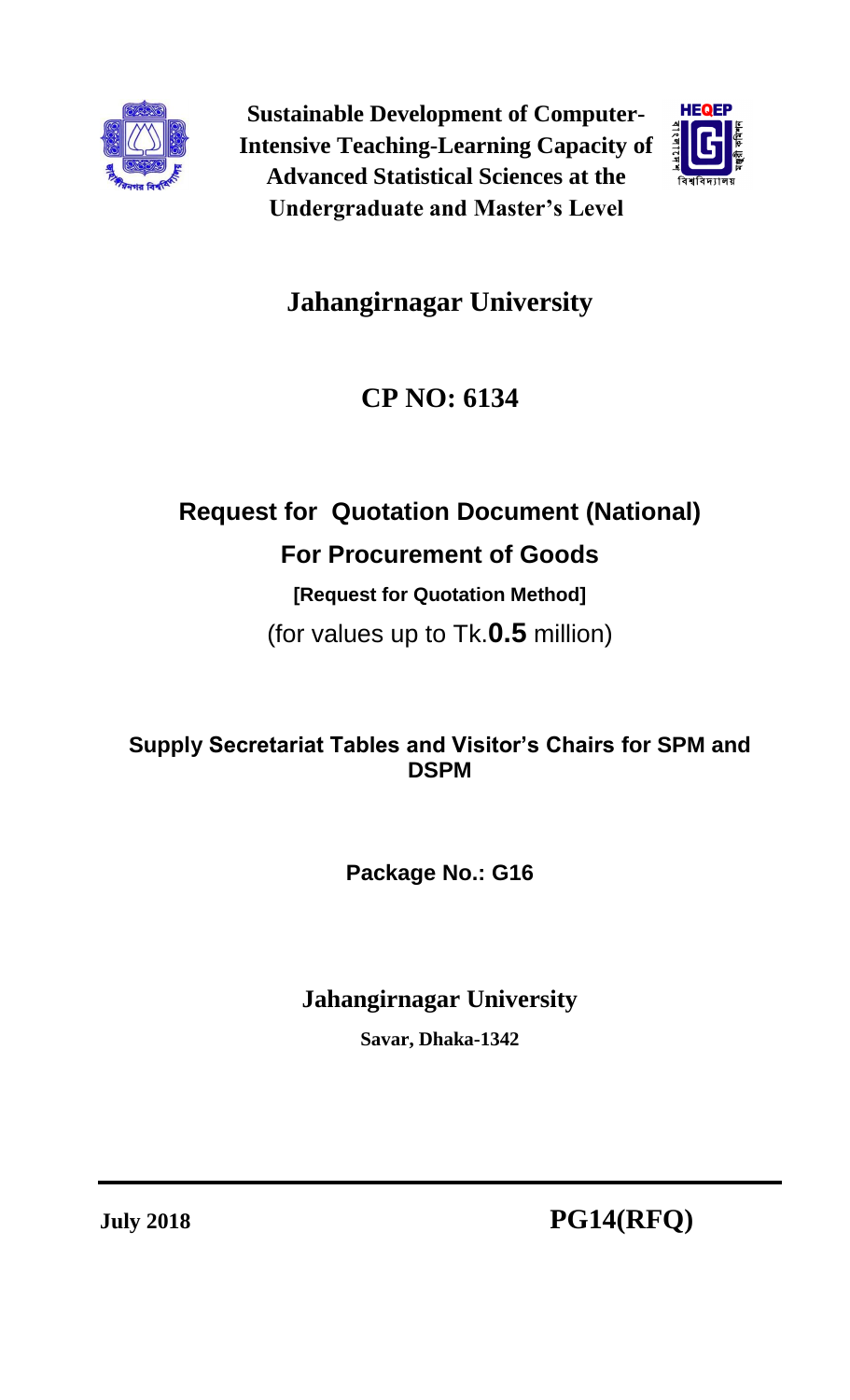## **Department of Statistics, Jahangirnagar University**

### **REQUEST FOR QUOTATION**  $f_{\Omega}r$ **Supply Secretariat Tables and Visitor's Chairs for SPM and DSPM**

**(Package No.: G15)**

**RFQ No: UGC/HEQEP/Procurement/JU-STAT/G16/2018/18 Date: 31/07/2018**

To ------------------------------------------- ------------------------------------------- \_\_\_\_\_\_\_\_\_\_\_\_\_\_\_\_\_\_\_\_\_\_\_\_\_\_

- 1. The Department of Statistics has been allocated public funds and intends to apply a portion of the funds to eligible payments under the Contract for which this Quotation Document is issued.
- 2. Detailed Specifications and, Design & Drawings for the intended Goods and related services shall be available in the office of the Procuring Entity for inspection by the potential Quotationers during office hours on all working days.
- 3. Quotation shall be prepared and submitted using the 'Quotation Document'.
- 4. Quotation shall be completed properly, duly signed-dated each page by the authorized signatory and submitted by the date to the office as specified in **Para 6** below.
- 5. No Securities such as Quotation Security (i.e. the traditionally termed Earnest Money, Tender Security) and Performance Security shall be required for submission of the Quotation and delivery of the Goods (if awarded) respectively.
- 6. Quotation in a sealed envelope or by fax or through electronic mail shall be submitted to the office of the undersigned **on or before 6<sup>th</sup> August, 2018 at 11.00 am.** The envelope containing the Quotation must be clearly marked "Quotation for **Supply Secretariat Tables and Visitor's Chairs for SPM and DSPM"** and **DO NOT OPEN** before **6 th August, 2018 at 12.00 pm**. Quotations received later than the time specified herein shall not be accepted.
- 7. Quotations received by fax or through electronic mail shall be sealed-enveloped by the Procuring Entity duly marked as stated in **Para 6** above and, all Quotations thus received shall be sent to the Evaluation Committee for evaluation, without opening, by the same date of closing the Quotation.
- 8. The Procuring Entity may extend the deadline for submission of Quotations on justifiably acceptable grounds duly recorded subject to threshold of ten (10) days pursuant to Rule 71 (4) of the Public Procurement Rules, 2008.
- 9. All Quotations must be valid for a period of atleast **30 (thirty) days** from the closing date of the Quotation.
- 10. No public opening of Quotations received by the closing date shall be held.
- 11. Quotationer's rates or prices shall be inclusive of profit and overhead and, all kinds of taxes, duties, fees, levies, and other charges to be paid under the Applicable Law, if the Contract is awarded.
- 12. Rates shall be quoted and, subsequent payments under this Contract shall be made in Taka currency. The price offered by the Quotationer, if accepted shall remain fixed for the duration of the Contract.
- 13. Rates shall be quoted and, subsequent payments under this Contract shall be made in Taka currency. The price offered by the Quotationer, if accepted shall remain fixed for the duration of the Contract.
- 14. Quotationer shall have legal capacity to enter into Contract. Quotationer, in support of its qualification shall be required to submit certified photocopies of latest documents related to valid **Trade License**, **Tax Identification Number (TIN),VAT Registration Number** and **Financial Solvency Certificate** from any scheduled Bank; without which the Quotation may be considered non-responsive**.**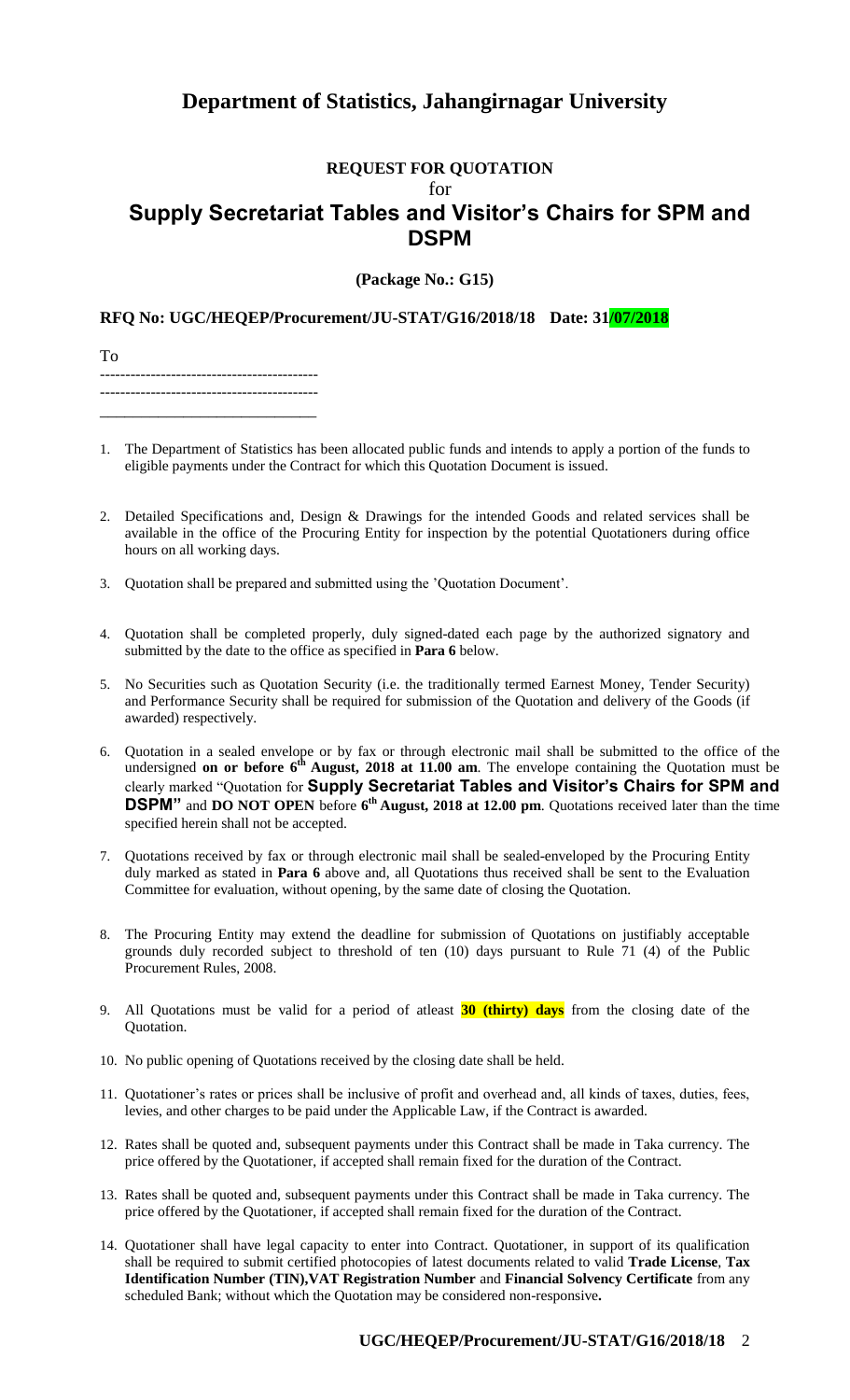- 15. Quotations shall be evaluated based on information and documents submitted with the Quotations, by the Evaluation Committee and, at least three (3) responsive Quotations will be required to determine the lowest evaluated responsive Quotations for award of the Contract.
- 16. In case of anomalies between unit rates or prices and the total amount quoted, in the quotation submitted on unit rate basis, the unit rates or prices shall prevail. In case of discrepancy between words and figures, the former will govern. In case of quotation submitted on Lump-sum basis, if anomalies found between figures and words, the words will prevail. Quotationer shall remain bound to accept the arithmetic corrections made by the Evaluation Committee.
- 17. The execution of Works and physical services shall be completed within **60** days from the date of commencement.
- 18. Letter inviting the successful Quotationer to sign the Contract shall be issued within **7** days of receipt of approval from the Approving Authority. The Contract shall have to be signed within **7** days of issuing such Letter of Invitation.
- 19. The costs of stamp duties and similar charges, if applicable by the law in connection with entry into the Contract Agreement, as stated in Para 18 above, shall be borne by the Procuring Entity.
- 20. The Procuring Entity reserves the right to reject all the Quotations or annul the procurement proceedings.

Signature of the official requesting Quotation Name:Dr. Md. Abdus Salam Designation: Sub-Project Manager (SPM), HEQEP SP, CP No.: 6134 Date: 31/07/2018 Address: Department of Statistics, Jahangirnagar University, Savar, Dhaka. Phone No: 01715152237 Fax No: 7791052 e-mail: salamju123@yahoo.com

#### **Distribution:**

- 1. P.S. to V.C., Jahangirnagar University, Savar, Dhaka
- 2. Director, Planning and Development Office, Jahangirnagar University, Savar, Dhaka
- 4. Engineering Office, Jahangirnagar University, Savar, Dhaka for circulation to the prospective tenderers
- 3. Internet Management Center (IMC), Jahangirnagar University, Savar, Dhaka for posting in the website.
- 4. Notice Board.
- 5. Office File.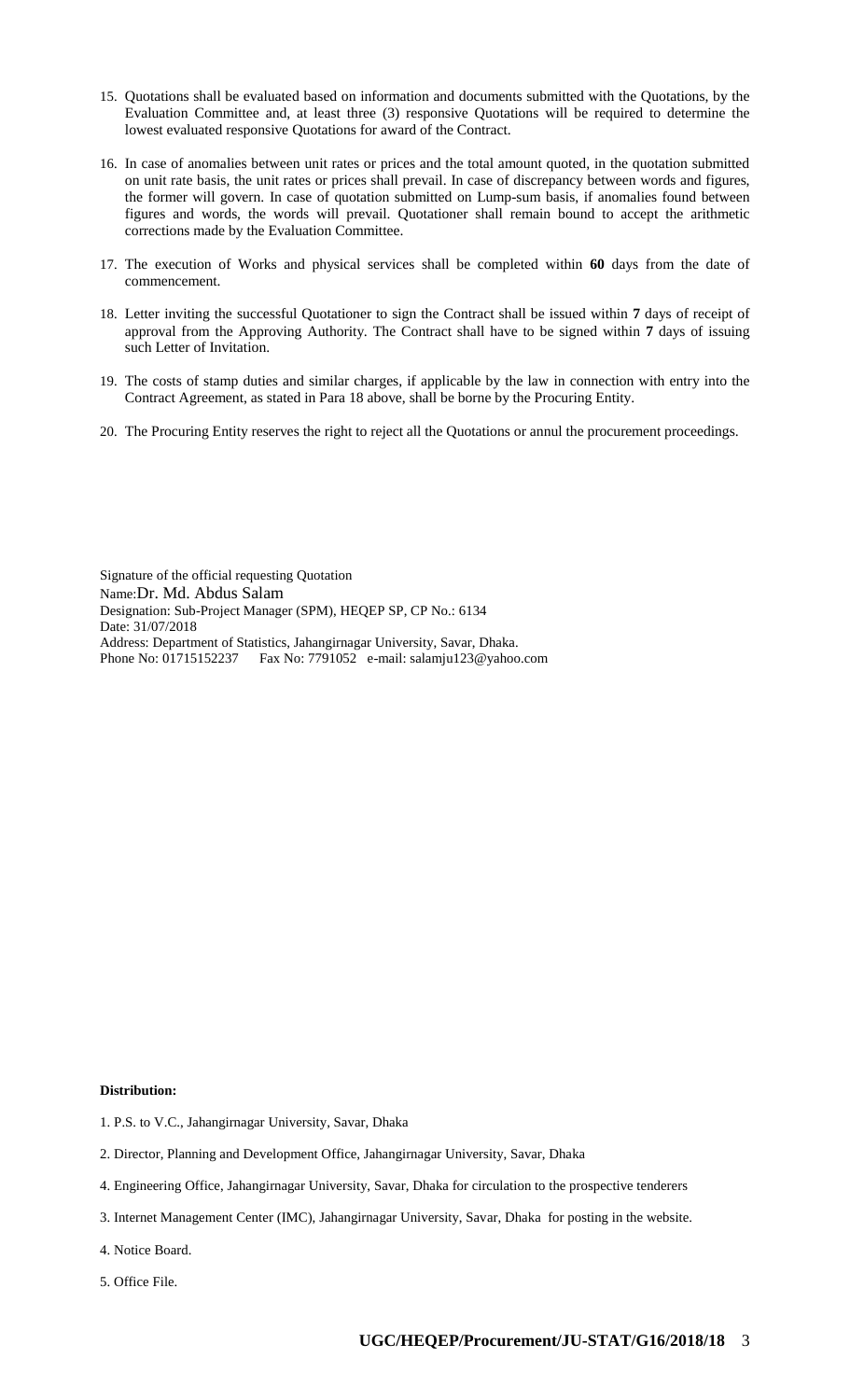## **Quotation Submission Letter**

**[Use Letter-head Pad]**

#### RFQ No: **UGC/HEQEP/Procurement/JU-STAT/G16/2018/18** Date:

To: Dr. Md. Abdus Salam Sub-project Manager (SPM) HEQEP SP, Window-1, Round-4, CP No. 6134 and Professor Department of Statistics Jahangirnagar University Savar, Dhaka-1342

.

I/We, the undersigned, offer to execute in conformity with the Conditions of Contract for execution of the Works and physical services named "**Supply and Installation of CC Camera and accessories".**

The total Price of our Quotation is BDT..........................in words: Tk......................................

My/Our Quotation shall remain valid for the period stated in the RFQ Document and it shall remain binding upon us and, may be accepted at any time prior to the expiration of its validity period.

I/We declare that I/we have the legal capacity to enter into a contract with you, and have not been declared ineligible by the Government of Bangladesh on charges of engaging in corrupt, fraudulent, collusive or coercive practices. Furthermore, I/we am/are aware of Para 28(e) of the Conditions of Contract and pledge not to indulge in such practices in competing for or in executing the works.

I/We am/are not submitting more than one Quotation in this RFQ process in my/our own name or other name or in different names. I/We understand that your written invitation to sign the Contract shall become binding upon us, until a formal Contract is signed.

I/We have examined and have no reservations to the RFQ Document issued by you on …………….

I/We understand that you reserve the right to reject all the Quotations or annul the procurement proceedings without incurring any liability to me/us.

> Signature of Quotationer with Seal Date: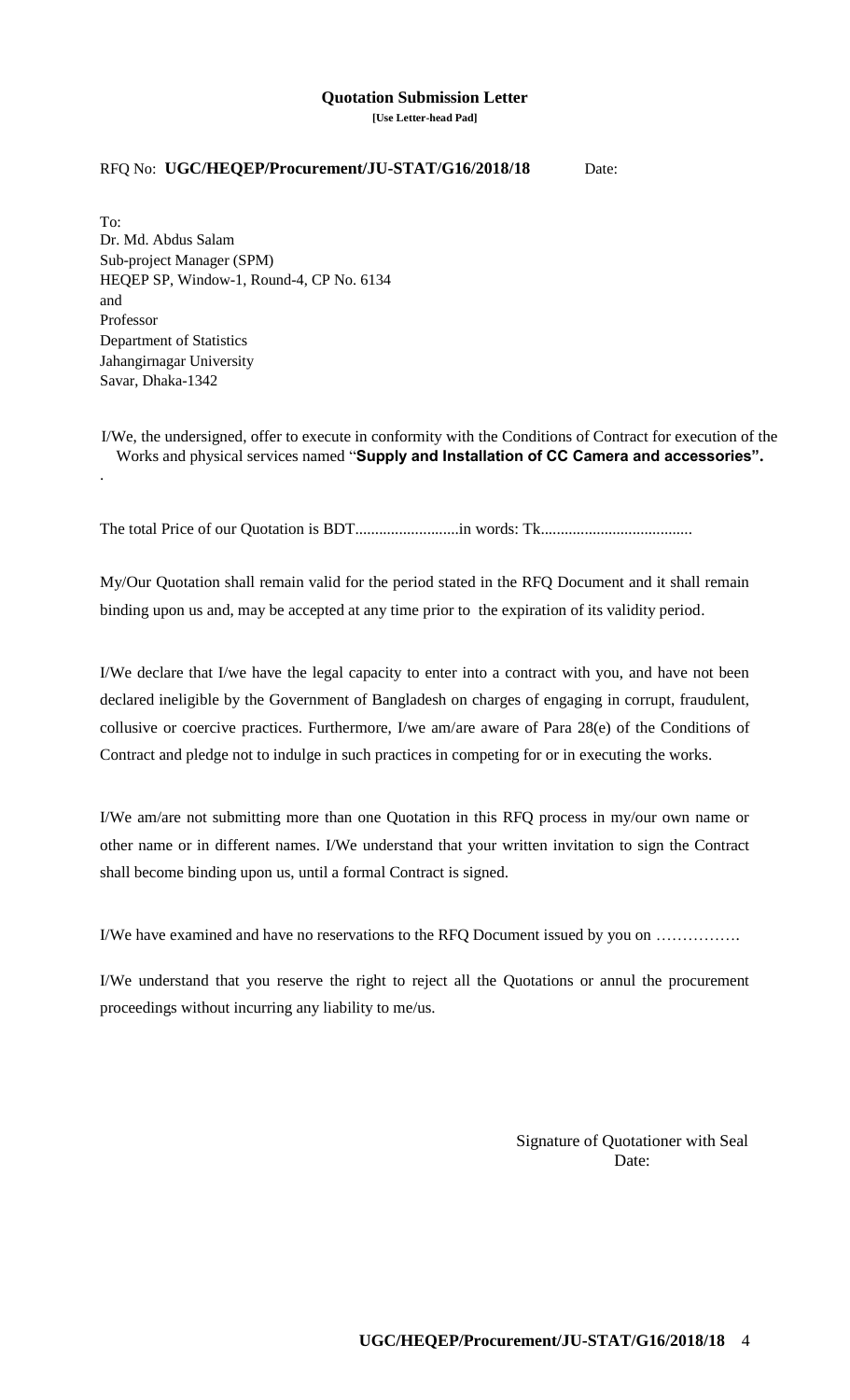### **RFQ NO.: UGC/HEQEP/Procurement/JU-STAT/G16/2018/18 Date: dd/mm/yy**

| SI<br>no                                                                                                                      | <b>Item</b><br>no | Description of Items               |                                                                                            | Unit<br>of<br>Measur<br>ement | Quantity       | In figure | Unit<br><b>Rate or Price</b><br>In words | Total<br>Amount<br>In figure<br>In words | <b>Destination</b><br>for Delivery<br>of Goods |
|-------------------------------------------------------------------------------------------------------------------------------|-------------------|------------------------------------|--------------------------------------------------------------------------------------------|-------------------------------|----------------|-----------|------------------------------------------|------------------------------------------|------------------------------------------------|
| 1                                                                                                                             | $\boldsymbol{2}$  | 3                                  |                                                                                            | $\overline{4}$                | 5              | 6         | $\overline{z}$                           | 8                                        | $\boldsymbol{9}$                               |
| $\mathbf{1}$                                                                                                                  | $\mathbf{1}$      | <b>Secretariat Table</b>           |                                                                                            | No.                           | $\mathfrak{D}$ |           |                                          |                                          |                                                |
|                                                                                                                               |                   | including top glass                |                                                                                            |                               |                |           |                                          |                                          |                                                |
|                                                                                                                               |                   | Size: $1800 \times 650 \times 750$ |                                                                                            |                               |                |           |                                          |                                          |                                                |
|                                                                                                                               |                   | <b>Made by:</b> Mehogoni $\&$      |                                                                                            |                               |                |           |                                          |                                          |                                                |
|                                                                                                                               |                   | Ply Wood                           |                                                                                            |                               |                |           |                                          |                                          |                                                |
|                                                                                                                               |                   | Finishing: Lacquer                 |                                                                                            |                               |                |           |                                          |                                          |                                                |
| $\overline{2}$                                                                                                                | $\overline{2}$    | <b>Office side extension</b>       |                                                                                            | No.                           | $\overline{2}$ |           |                                          |                                          |                                                |
|                                                                                                                               |                   | Size: 1250 X 400 X 750             |                                                                                            |                               |                |           |                                          |                                          |                                                |
|                                                                                                                               |                   | <b>Made by:</b> Mehogoni $\&$      |                                                                                            |                               |                |           |                                          |                                          |                                                |
|                                                                                                                               |                   | Ply Wood                           |                                                                                            |                               |                |           |                                          |                                          |                                                |
|                                                                                                                               |                   | <b>Finishing: Lacquer</b>          |                                                                                            |                               |                |           |                                          |                                          |                                                |
| 3                                                                                                                             | 3                 | Fixed Chair                        |                                                                                            | No.                           | $\overline{4}$ |           |                                          |                                          |                                                |
|                                                                                                                               |                   | Size: Standard                     |                                                                                            |                               |                |           |                                          |                                          |                                                |
|                                                                                                                               |                   | Made by: Stainless Steel           |                                                                                            |                               |                |           |                                          |                                          |                                                |
|                                                                                                                               |                   | Finishing: PU Rexine               |                                                                                            |                               |                |           |                                          |                                          |                                                |
| <b>Total Amount for Supply of Goods and related services</b><br>(inclusive of VAT and all applicable taxes; see Note 2 below) |                   |                                    |                                                                                            |                               |                | In figure |                                          |                                          |                                                |
|                                                                                                                               |                   |                                    |                                                                                            |                               |                |           | In words                                 |                                          |                                                |
| Goods to be supplied to                                                                                                       |                   |                                    |                                                                                            |                               |                |           | <b>Department of Statistics, JU</b>      |                                          |                                                |
| <b>Total Amount in</b>                                                                                                        |                   |                                    | [enter the Total Amount as in Col.8 above for the delivery of Goods and related services]. |                               |                |           |                                          |                                          |                                                |
| Taka (in words)                                                                                                               |                   |                                    |                                                                                            |                               |                |           |                                          |                                          |                                                |
| <b>Delivery Offered</b>                                                                                                       |                   |                                    | 30 days from date of issuing the Purchase Order                                            |                               |                |           |                                          |                                          |                                                |
| <b>Warranty Provided</b>                                                                                                      |                   |                                    | 02 months                                                                                  |                               |                |           |                                          |                                          |                                                |

**[insert number] number corrections made by me/us have been duly initialed in this Price Schedule. My/Our Offer is valid untildd/mm/yy[insert Quotation Validity date].**

| <b>Signature of Quotationer with Seal</b> | Date: dd'mm/yy |
|-------------------------------------------|----------------|
| Name of Quotationer                       |                |

**Note:**

- **1. Col. 1, 2, 3, 4, 5 and 9 to be filled in by the Procuring Entity and Col. 6, 7 & 8 by the Quotationer.**
- **2. Rates or Prices shall include profit and overhead and, all kinds of taxes, duties, fees, levies, and other charges earlier paid or to be paid under the Applicable Law, if the Contract is awarded; including transportation, insurance etc. whatsoever up to the point of delivery of Goods and related services in all respects to the satisfaction of the Procuring Entity.**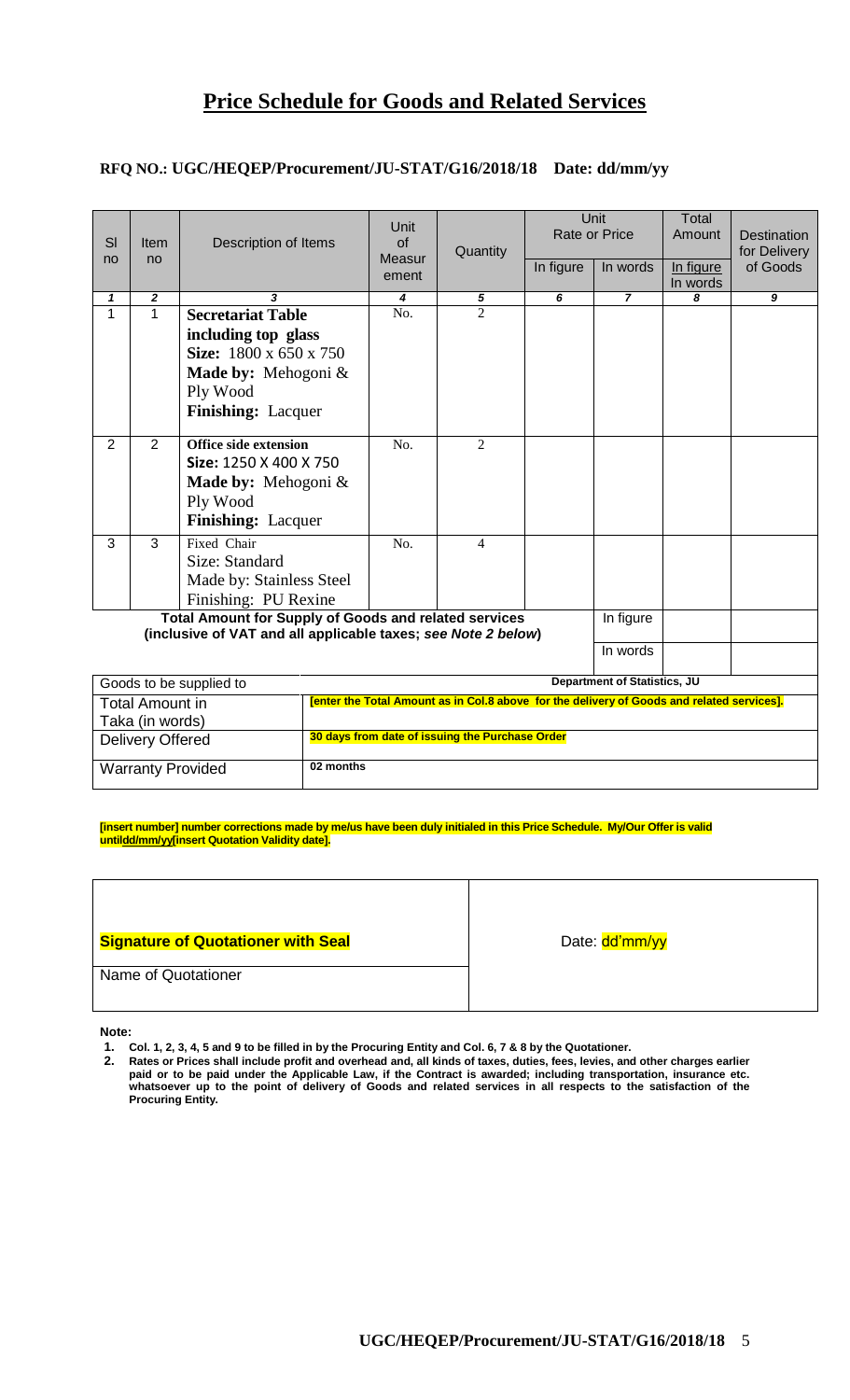| <b>SI</b><br>no | <b>Item</b><br>no | <b>Description of Items</b>  | <b>Full Technical</b><br><b>Specification</b><br>and Standards | <b>Country of</b><br>Origin | Make and<br><b>Model</b> |
|-----------------|-------------------|------------------------------|----------------------------------------------------------------|-----------------------------|--------------------------|
|                 | $\overline{2}$    | 3                            |                                                                | 5                           | 6                        |
| 01              | 01                | <b>Secretariat Table</b>     | <b>Size:</b> 1800 x 650 x 750                                  | To be                       | To be mentioned          |
|                 |                   | including top glass          | <b>Made by:</b> Mehogoni $\&$                                  | mentioned by                | by Quotationer           |
|                 |                   |                              | Ply Wood                                                       | Quotationer                 |                          |
|                 |                   |                              | <b>Finishing:</b> Lacquer                                      |                             |                          |
|                 |                   |                              |                                                                |                             |                          |
| 02              | 02                | Office side extension        | Size: 1250 X 400 X 750                                         | -Do-                        | -Do-                     |
|                 |                   |                              | <b>Made by:</b> Mehogoni $\&$                                  |                             |                          |
|                 |                   |                              | Ply Wood                                                       |                             |                          |
|                 |                   |                              | <b>Finishing:</b> Lacquer                                      |                             |                          |
| 03              | 03                | <b>Office side extension</b> | Size: Standard                                                 | -Do-                        | -Do-                     |
|                 |                   |                              | Made by: Stainless Steel                                       |                             |                          |
|                 |                   |                              | Finishing: PU Rexine                                           |                             |                          |

## **Technical Specification of the Goods Required**

I/We declare to supply Goods and related services offered by me/us fully in compliance with the Technical Specifications and Standards mentioned hereinabove

| <b>Signature of Quotationer with Seal</b> | Date: dd/mm/yy |
|-------------------------------------------|----------------|
| Name of Quotationer                       |                |

#### **Note:**

- **1. Col. 1, 2, 3 & 4 to be filled in by the Procuring Entity and Col. 5 & 6 by the Quotationer.**
- **2. Specifications are to be filled in by the Procuring Entity. A set of precise and clear specifications is a prerequisite for Quotations to respond realistically and competitively to the requirements of the Procuring Entity. In the context of competitive Quotations, the specifications shall be prepared to permit the widest possible competition and, at the same time, present a clear statement of the required standards of workmanship, materials, and performance of the Goods and related services to be procured. The specifications should require that all items, materials and accessories to be included or incorporated in the Goods be new, unused and of most recent or current models, and that they include or incorporate all recent improvements in design and materials.**
- **3. Technical Specifications of the Goods and related services shall be in compliance with the requirements of the Procuring Entity specified in this document. Quotationer is required to mention make / model (as applicable) of the Goods offered and must attach the appropriate original printed (if not available copied) literature / brochures for the listed items.**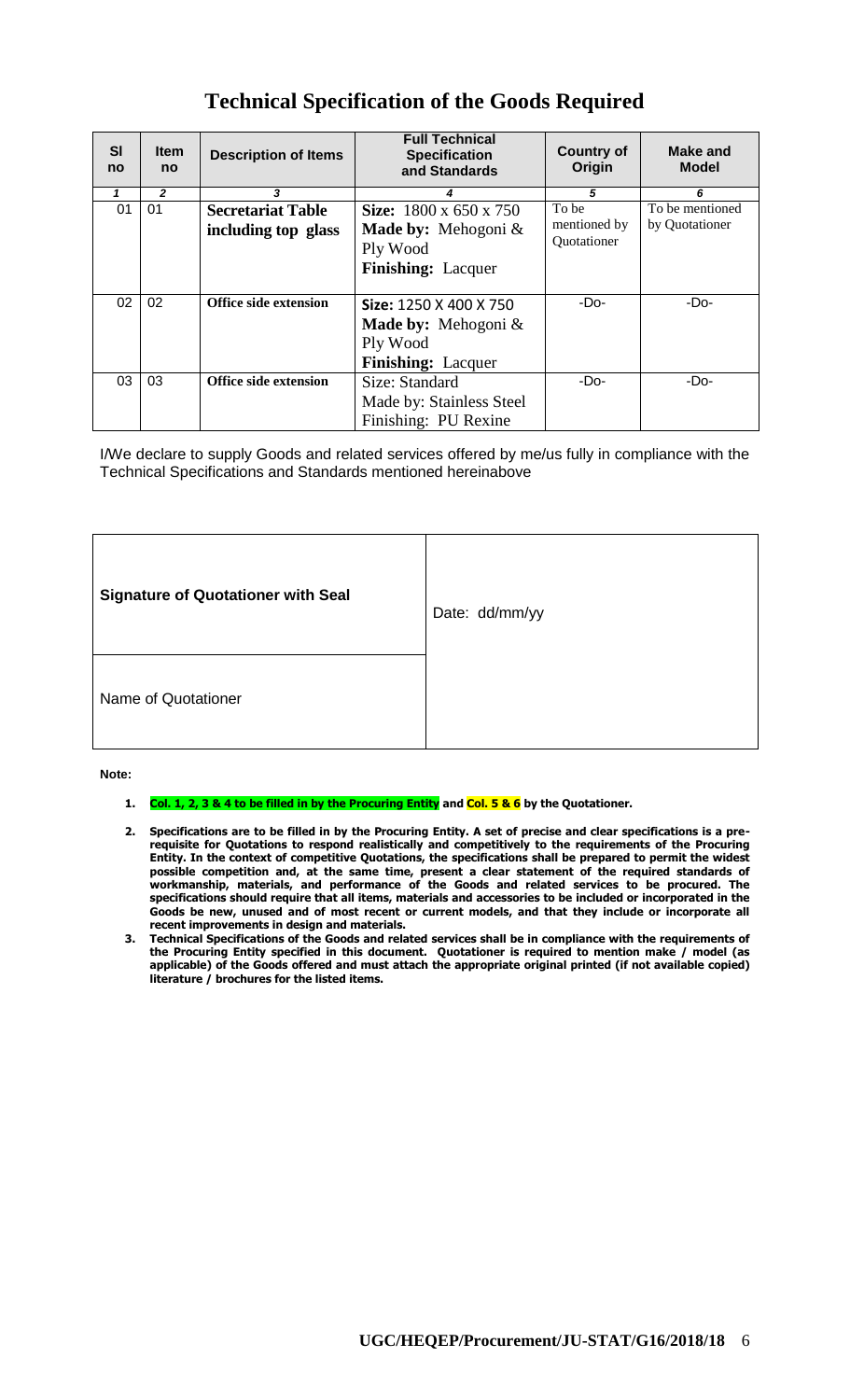## **Department of Statistics, Jahangirnagar University**

### **PURCHASE ORDER FOR THE SUPPLY OF GOODS**

[IPS]

#### **Purchase Order No.\_\_\_\_\_\_\_\_\_\_\_Date: dd/mm/yy**

| <b>RFQ No:</b><br>UGC/HEQEP/Procurement/JU-<br>STAT/G16/2018/18 | Date: dd/mm/yy                                  |  |
|-----------------------------------------------------------------|-------------------------------------------------|--|
| To:<br>[name and address of the Supplier]                       |                                                 |  |
| Delivery Date: [insert completion date]                         | <b>Order Value: TK. [insert Contract Price]</b> |  |
| <b>Delivery: As per Terms and Conditions</b>                    |                                                 |  |

The Purchaser has accepted your Quotation dated **[insert date]** for the supply of Goods and related services as listed below and requests that you supply the Goods and related services within the delivery date stated above, in the quantities and units in conformity with the Technical Specifications under the Terms and Conditions as annexed.

### **ORDER ITEMS**

Attached Certified photocopy of approved Priced Schedule for Goods and related services Attached Certified photocopy of approved Technical Specification of the Goods Required Attached Certified photocopy of Terms and Conditions

For the Purchaser:

Signature of the Procuring Entity with name and Designation

Date

**Attachments**: As stated above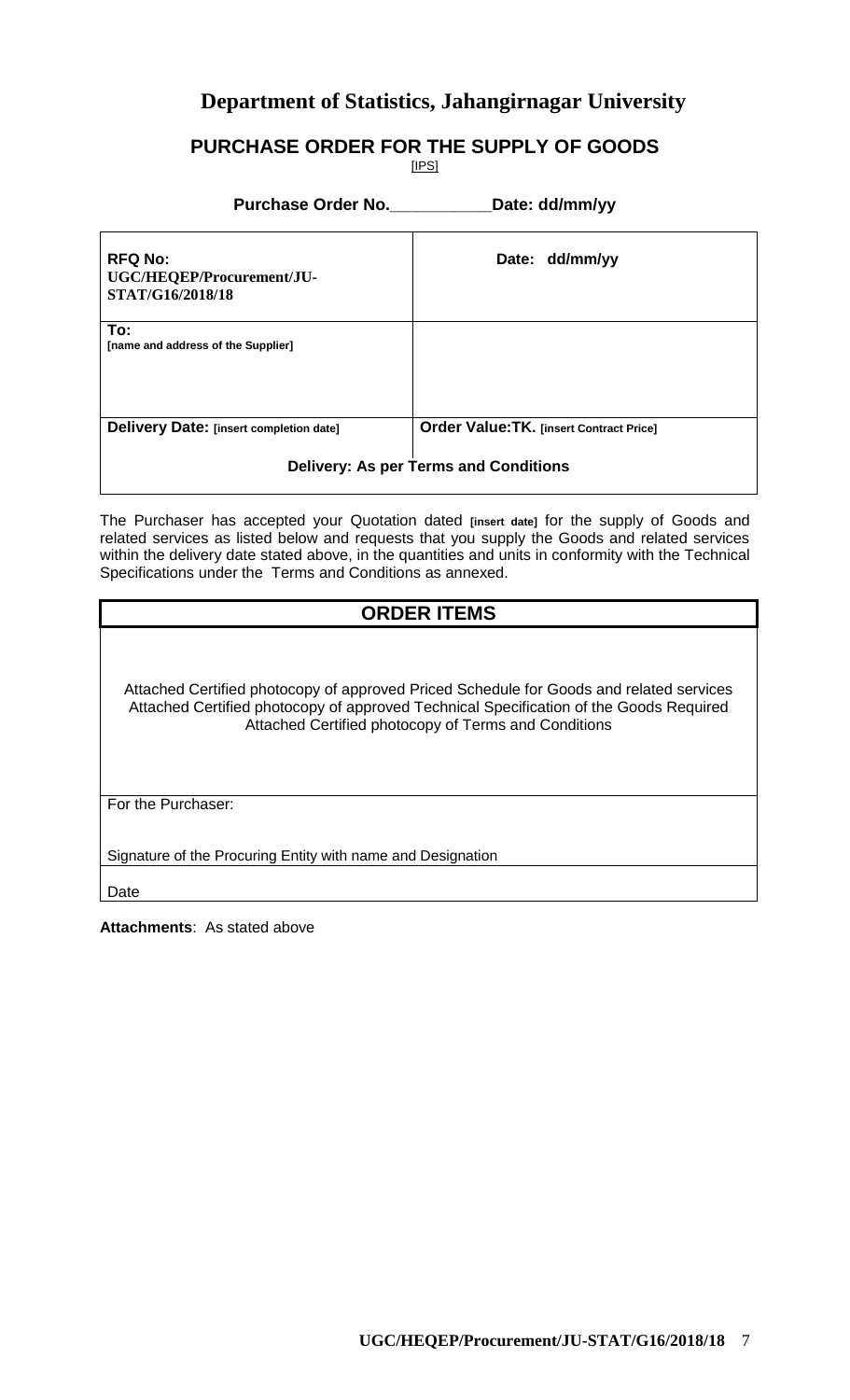## **Terms and Conditions for Supply of Goods and Payment**

- 1. Terms and Conditions contained herein shall be binding upon both the Procuring Entity and the Supplier for the purpose of administration and management of this Contract.
- 2. Implementation and interpretation of these Terms and Conditions shall, in general, be under the purview of the Public Procurement Act, 2006 and the Public Procurement Rules, 2008.
- 3. The Supplier shall have to complete the deliveryin all respectswithin **60** days of issuing the Purchase Order in conformity with the Terms and Conditions**.**
- 4. The Supplier shall be entitled to an extension of the Delivery Schedule if the Procuring Entity delays in receiving the Goods and related services or if Force Majeure situation occurs or for any other reasons acceptable to the Procuring Entity on justifiable grounds duly recorded.
- 5. All delivery under the Contract shall at all times be open to examination, inspection, measurements, testing, commissioning, and supervision of the Procuring Entity or his/her authorized representative.
- 6. The Procuring Entity shall check and verify the delivery made by the Supplierin conformity with the Technical Specifications and notify the Supplier of any Defects found.
- 7. If the Goods are found to be defective or otherwise not in accordance with the specifications, the Procuring Entity may reject the supplies by giving due notice to the Supplier, with reasons.
- 8. The Supplier shall be entirely responsible for payment of all taxes, duties, fees, and such other levies under the Applicable Law.
- 9. Notwithstanding any other practice, the payment shall be based on the actual delivery of goods on the basis of the quantity of each item of Goods in accordance with the Priced Schedule and Specifications. 100% of the Contract price of the Goods and related services shall be paid after submission and acceptance of the Delivery Chalan.
- 10. The Supplier's rates or prices shall be inclusive of profit and overhead and, all kinds of taxes, duties, fees, levies, and other charges to be paid under the Applicable Law.
- 11. The total Contract Price is BDT (**in figure)............................(in words)..........................................**
- 12. The Procuring Entity shall retain or in other words deduct from the Payment due to the Supplier, at the rate of **five(05) percent**of the contract price as security Deposit and kept it until expiration of the Warranty Period.
- 13. The minimum Warranty Period of the Supplies shall be **02 (two)** months starting from the date of completion of delivery in the form of submission by the Supplier and acceptance by the Procuring Entity,of the Delivery Chalan.
- 14. The Security deposit shall be returned to the Supplier within twenty one (21) days after expiry of the Warranty Period.
- 15. The Supplier shall remain liable to fulfil the obligations pursuant to Rule 40 (5) of thePublic Procurement Rules, 2008.
- 16. The Supplier shall keep the Procurement Entity harmless and indemnify from any claim, loss of property or life to himself/herself, his/her workmen or staff, any staff of the Procurement Entity or any third party while delivering the Goods and related services .
- 17. Any claim arising out of delivery of Goods and related services shall be settled by the Supplier at his/her own cost and responsibility.
- 18. Damage to the Goods during the Warranty Period shall be remedied by the Supplier at the Supplier's own cost, if the damage arises from the supply and installation by the Supplier.
- 19. No modification to Scope of Supply and no Variations to the quantities ordered shall be permissible under any circumstances.
- 20. **The Procuring Entity contracting shall amend the Contract incorporating required approved changes subsequently introduced to the original Terms and Conditions in line with Rules, where necessary.**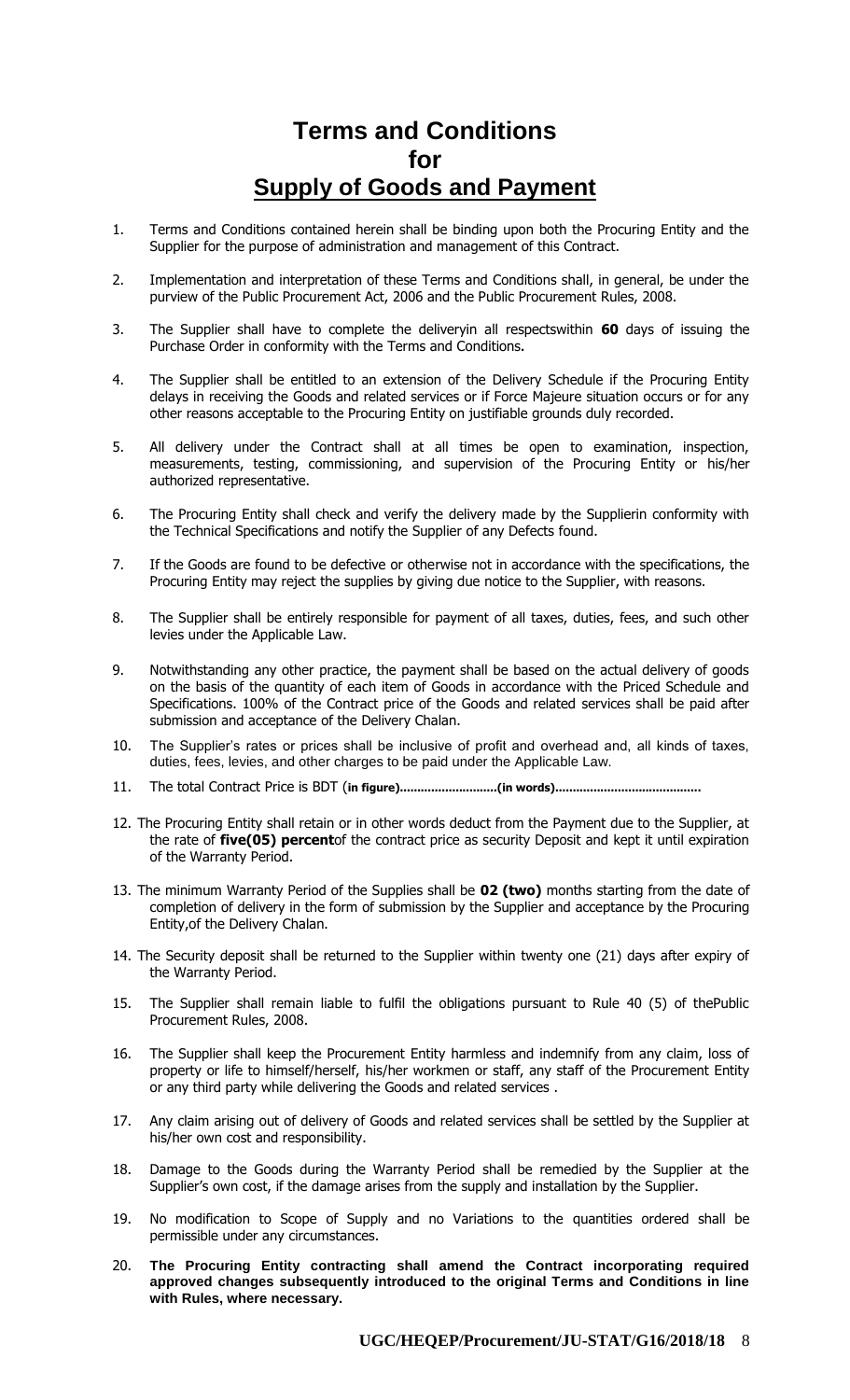- 21. The Procuring Entity may, by written Notice sent to the Supplier, terminate the Contract in whole or in part at any time, if the Supplier:
	- a. fails to deliver Goods and related services as per Delivery Schedule and Specifications.
	- b. in the judgement of the Procuring Entity, has engaged in any corrupt, fraudulent, collusive or coercive practices in competing for or in delivery of goods and related services.
	- c. fails to perform any other obligation(s) under the Contract.
- 22. The Procuring Entity and the Supplier shall use their best efforts to settle amicably all possible disputes arising out of or in connection with this Contract or its interpretation.
- 23. The Supplier shall be subject to, and aware of provision on corruption, fraudulence, collusion and coercion in Section 64 of the Public Procurement Act, 2006 and Rule 127 of the Public Procurement Rules, 2008.

| For the Purchaser:                                             | <b>For the Supplier:</b>                        |
|----------------------------------------------------------------|-------------------------------------------------|
| Signature of the Procuring Entity with name and<br>Designation | Signature of the Supplier with name Designation |
| Date                                                           | Date                                            |